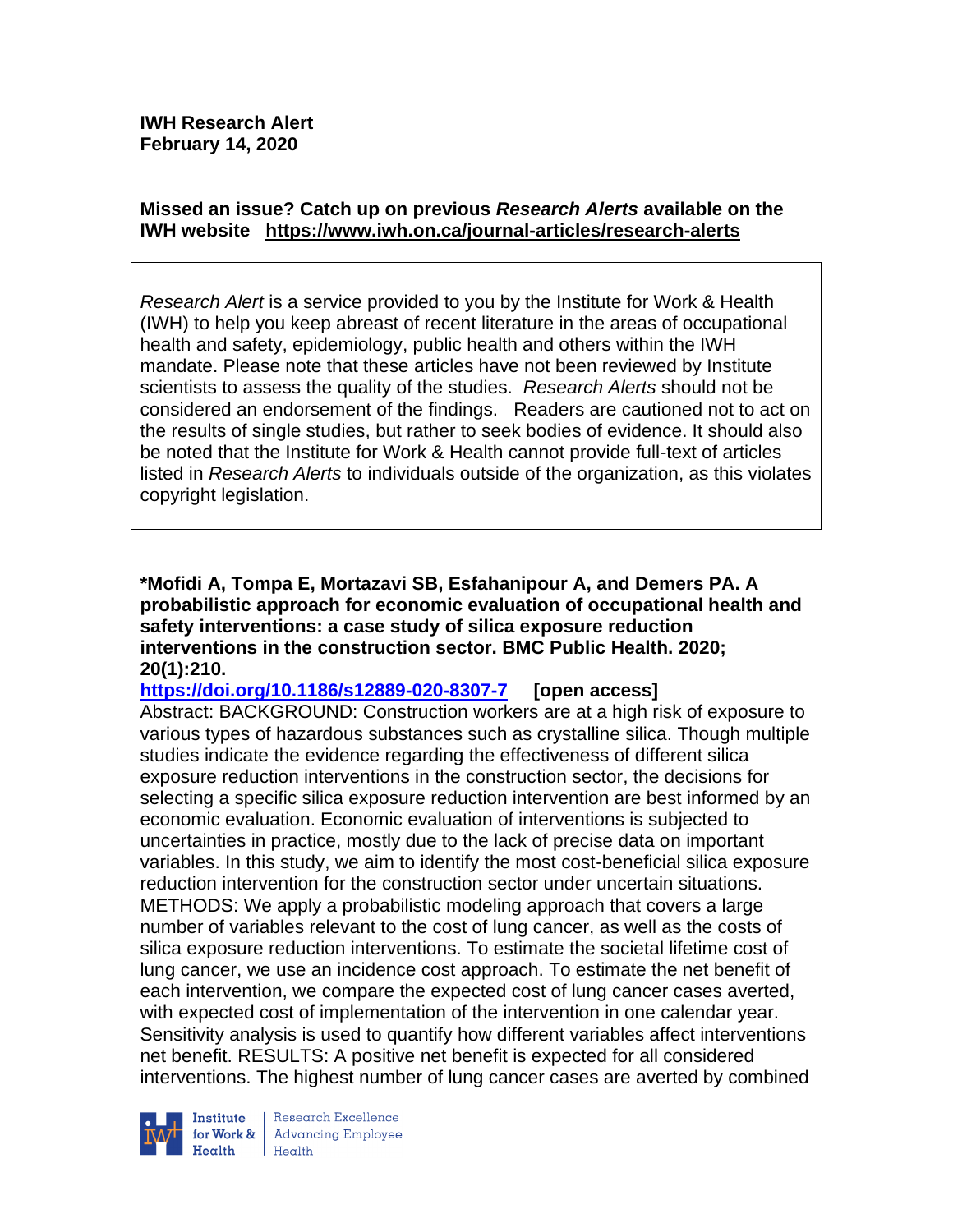use of wet method, local exhaust ventilation and personal protective equipment, about 107 cases, with expected net benefit of \$45.9 million. Results also suggest that the level of exposure is an important determinant for the selection of the most cost-beneficial intervention. CONCLUSIONS: This study provides important insights for decision makers about silica exposure reduction interventions in the construction sector. It also provides an overview of the potential advantages of using probabilistic modeling approach to undertake economic evaluations, particularly when researchers are confronted with a large number of uncertain variables

### **\*Smith P, LaMontagne AD, Lilley R, Hogg-Johnson S, and Sim M. Are there differences in the return to work process for work-related psychological and musculoskeletal injuries? A longitudinal path analysis. Social Psychiatry and Psychiatric Epidemiology. 2020; [Epub ahead of print]. <https://doi.org/10.1007/s00127-020-01839-3>**

Abstract: PURPOSE: To examine differences in the return to work (RTW) process for workers' compensation claimants with psychological injuries compared to those with musculoskeletal (MSK) injuries. METHODS: We collected data from 869 workers' compensation claimants in Victoria, Australia, at three time points over a 12-month period (21% with psychological injury claims). RTW was assessed through self-report. Potential mediators were identified at the personal, health-care provider, workplace and system levels. The relationships between injury type, mediating factors and RTW were assessed using path analysis, with adjustment for confounders through inverse probability weighting. RESULTS: We observed better RTW outcomes for claimants with MSK injuries (compared to those with psychological injuries) at T1 and T2, but not at T3. We also observed differences between psychological injuries and MSK injuries and all but two of the mediating factors examined. These differences, in particular related to supervisor response to injury, consultative RTW planning and offers of accommodation, as well as differences in mental health symptoms, explained approximately two-thirds of differences in RTW between injury types at T1. Differences in RTW at T2 were explained by mediating factors, and differences in RTW at T1. CONCLUSION: Claimants with work-related psychological injuries experience a variety of challenges in RTW compared to those with MSK injuries. While treating and preventing further exacerbation of psychological symptoms should remain an important part of the rehabilitation process, other modifiable factors, in particular supervisor response to injury and consultative RTW planning and modified duties, should be prioritised to reduce inequalities in RTW across injury types

**Anand P and Honeycutt TC. Long-term outcomes for transition-age youth with mental health conditions who receive postsecondary education support. Journal of Disability Policy Studies. 2019; 30(4):223-232. <https://doi.org/10.1177/1044207319848069>** 



Research Excellence for Work & Advancing Employee  $H_{\text{eath}}$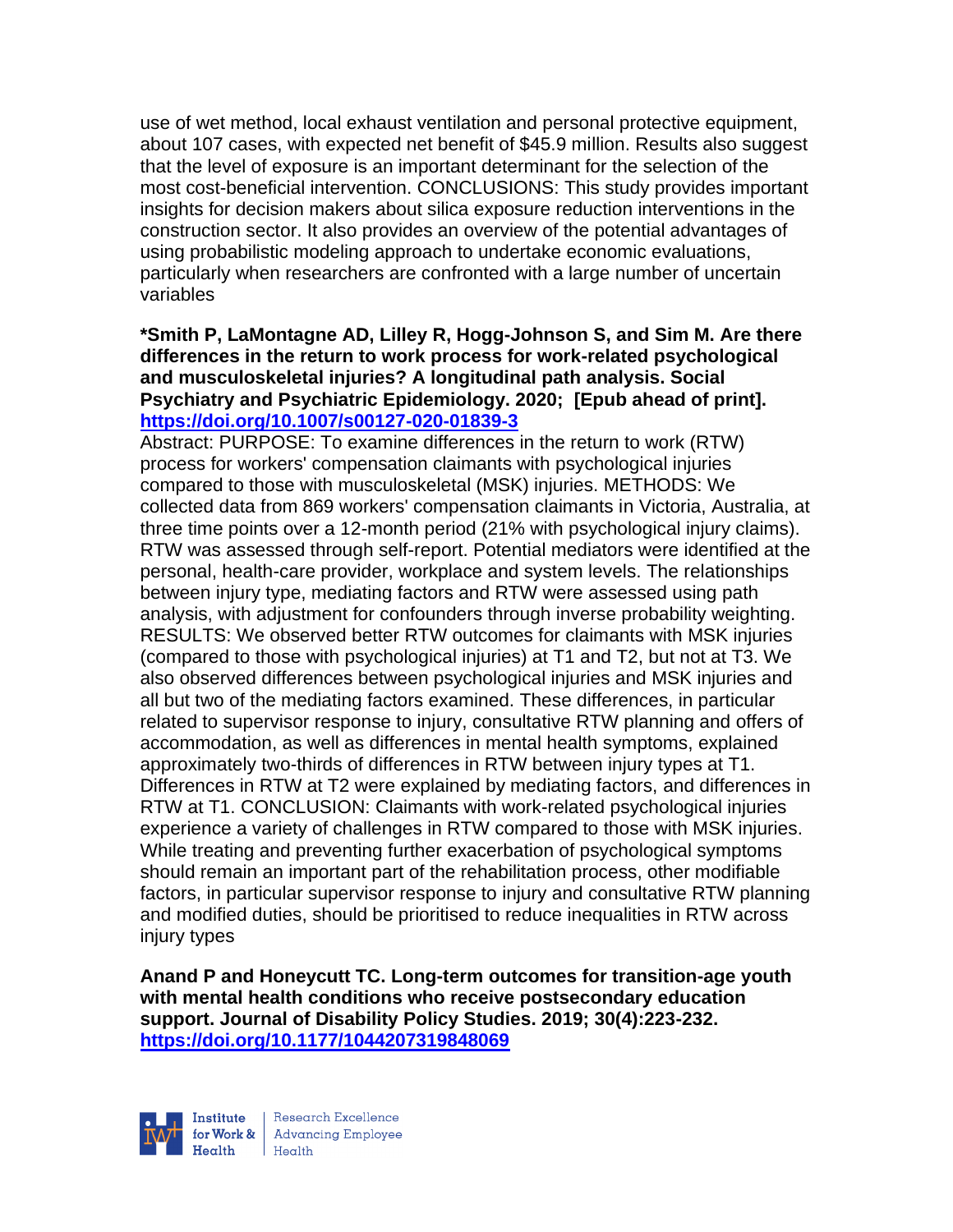### **Brauer C, Mikkelsen S, Pedersen EB, Moller KL, Simonsen EB, Koblauch H, et al. Occupational lifting predicts hospital admission due to low back pain in a cohort of airport baggage handlers. International Archives of Occupational & Environmental Health. 2020; 93(1):111-122.**

**<https://doi.org/10.1007/s00420-019-01470-z> [open access]** Abstract: PURPOSE: To examine if occupational lifting assessed as cumulative years as a baggage handler is associated with first-time hospital diagnosis or treatment for low back disorders. METHODS: This study is based on the Copenhagen Airport Cohort consisting of male baggage handlers performing heavy lifting every day and a reference group of unskilled men from the greater Copenhagen area during the period 1990-2012. We followed the cohort in the National Patient Register and Civil Registration System to obtain information on diagnoses, surgery, mortality, and migration. The outcomes were first-time hospital diagnosis or surgery for (1) lumbar disc herniation or (2) low back pain (LBP). RESULTS: Baggage handlers ( $N = 3473$ ) had a higher incidence rate of LBP, but not of lumbar disc herniation, compared to the reference group ( $N =$ 65,702). Baggage handlers with longer employment had a higher incidence of LBP compared to baggage handlers with shorter employment. The linear association of cumulative years as a baggage handler on LBP was significantly increased with an incidence rate ratio of 1.16 (95% CI 1.07-1.25) for a 5-year increase of employment as baggage handler. CONCLUSIONS: In this large cohort study, we found an increased incidence of LBP among baggage handlers compared to the reference group with indications of a dose-response relationship between years of employment and the outcome. For baggage handlers working on the apron, the incidence was particularly increased before introduction of technical lifting equipment, suggesting that preventive measures to reduce cumulative work load may have a positive effect

**Castro Nunez RB, Martin Barroso V, and Santero Sanchez R. Wage costreducing policies and employment stability for people with disabilities in the Spanish labor market. Journal of Disability Policy Studies. 2019; 30(4):202-212.** 

**<https://doi.org/10.1177/1044207319848070>** 

**El Ghaziri M, Simons S, Lipscomb J, Storr CL, McPhaul K, London M, et al. Understanding the impact of bullying in a unionized U.S. public sector workforce. Workplace Health & Safety. 2020; 68(3):139-153. <https://doi.org/10.1177/2165079919883286>** 

Abstract: Background: Workplace Bullying (WPB) can have a tremendous, negative impact on the victims and the organization as a whole. The purpose of this study was to examine individual and organizational impact associated with exposure to bullying in a large U.S. unionized public sector workforce. Methods: A cross-sectional Web-based survey was conducted among 16,492 U.S. state government workers. Survey domains included demographics, negative acts (NAs) and bullying, supportiveness of the organizational climate, and individual



Research Excellence **Institute** Research Excellence<br> **For Work &**<br>
Morth Harlth Harlth  $H_{\text{each}}$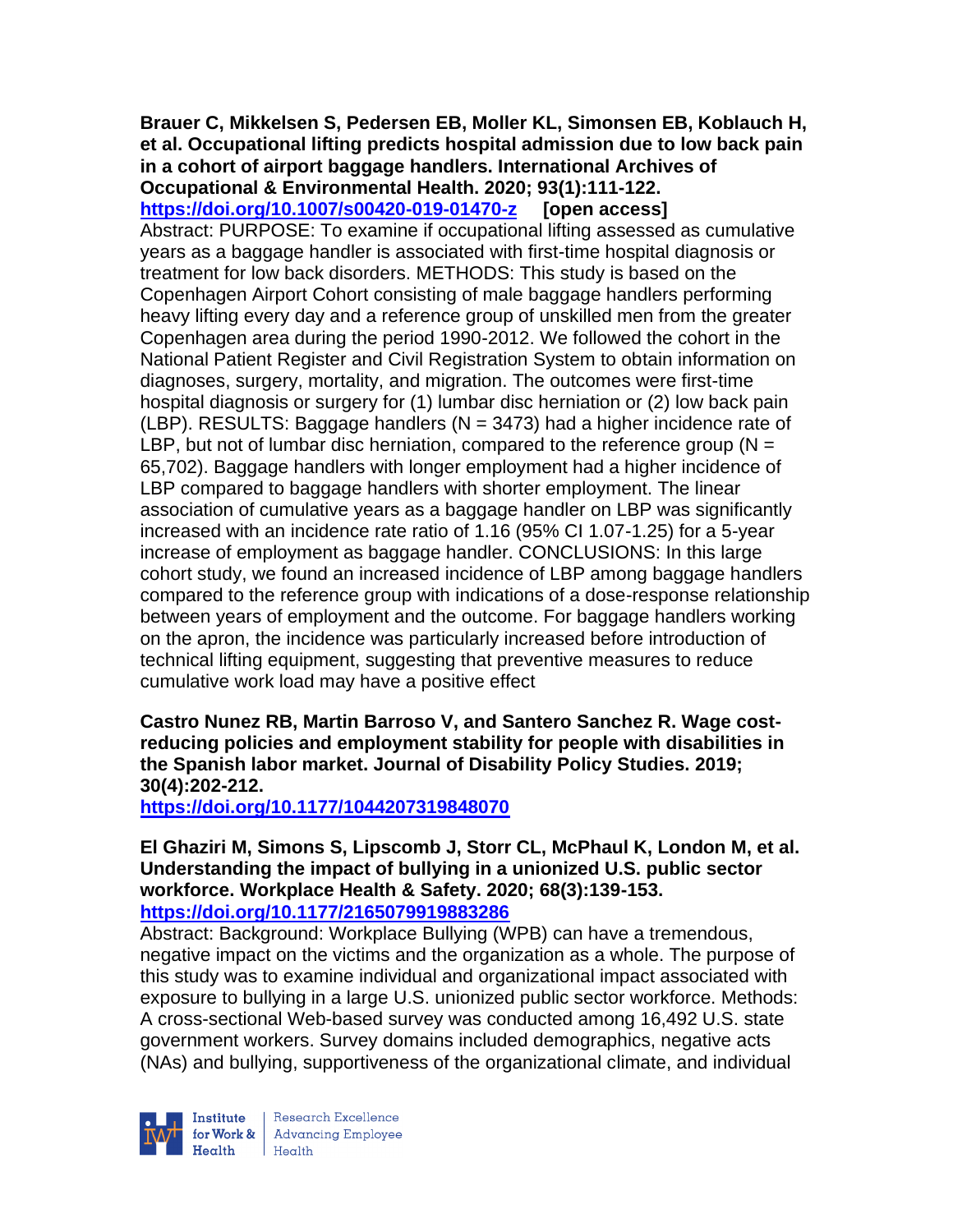and organizational impacts of bullying. Multinomial logistic regression was used to assess the impact among respondents who reported exposure to bullying. Findings: A total of 72% participants responded to the survey ( $n = 11,874$ ), with 43.7% ( $n = 5.181$ ) reporting exposure to NAs and bullying. A total of 40% ( $n =$ 4,711) participants who experienced WPB reported individual impact(s) while  $42\%$  (n = 4,969) reported organization impact(s). Regular NA was associated with high individual impact (negatively impacted them personally; odds ratio [OR]  $= 5.03$ ) when controlling for other covariates including: female gender (OR = 1.89) and job tenure of 6 to 10 years ( $OR = 1.95$ ); working in a supportive organizational climate and membership in a supportive bargaining unit were protective of high impact ( $OR = 0.04$  and  $OR = 0.59$ , respectively). High organizational impact (transferring to another position) was associated with regular NA and bullying ( $OR = 16.26$ ), female gender ( $OR = 1.55$ ), providing health care and field service ( $OR = 1.68$ ), and protective effect of organizational climate ( $OR = 0.39$ ). We found a dose-response relationship between bullying and both individual and organizational-level impact. Conclusion/Application to Practice: Understanding the impacts of WPB should serve to motivate more workplaces and unions to implement effective interventions to ameliorate the problem by enhancing the organizational climate, as well as management and employee training on the nature of WPB and guidance on reporting

### **Frone MR and Blais AR. Organizational downsizing, work conditions, and employee outcomes: identifying targets for workplace intervention among survivors. International Journal of Environmental Research and Public Health. 2020; 17(3):E719.**

### **<https://doi.org/10.3390/ijerph17030719>**

Abstract: This study broadly assesses the association of organizational downsizing to deleterious work conditions and employee outcomes, and the extent to which work conditions mediate the association of downsizing to employee outcomes, thereby serving as targets for workplace intervention to reduce the harmful effects of downsizing on surviving workers. The crosssectional data came from a national probability sample of 2,297 U.S. workers. A parallel multiple-mediator model with multiple outcomes was estimated, adjusting for occupational, geographic, and temporal covariates. Exposure to downsizing was the predictor, a set of 12 work conditions served as simultaneous mediators, and a set of 16 employee consequences served as simultaneous outcomes. Downsizing had an adverse association with 9 of the 12 work conditions and all 16 employee outcomes. Moreover, the associations of downsizing to the employee outcomes were indirect, collectively mediated by the 9 work conditions. This study provides the broadest evaluation of the deleterious effects of downsizing on U.S. workers surviving a downsizing, identifies affected work conditions that can serve as targets for workplace interventions, and provides insight into why organizational downsizing often fails to deliver anticipated financial and performance benefits to organizations. In terms of serving as targets for workplace intervention, some work conditions meditated the



Research Excellence for Work & | Advancing Employee  $H_{\text{each}}$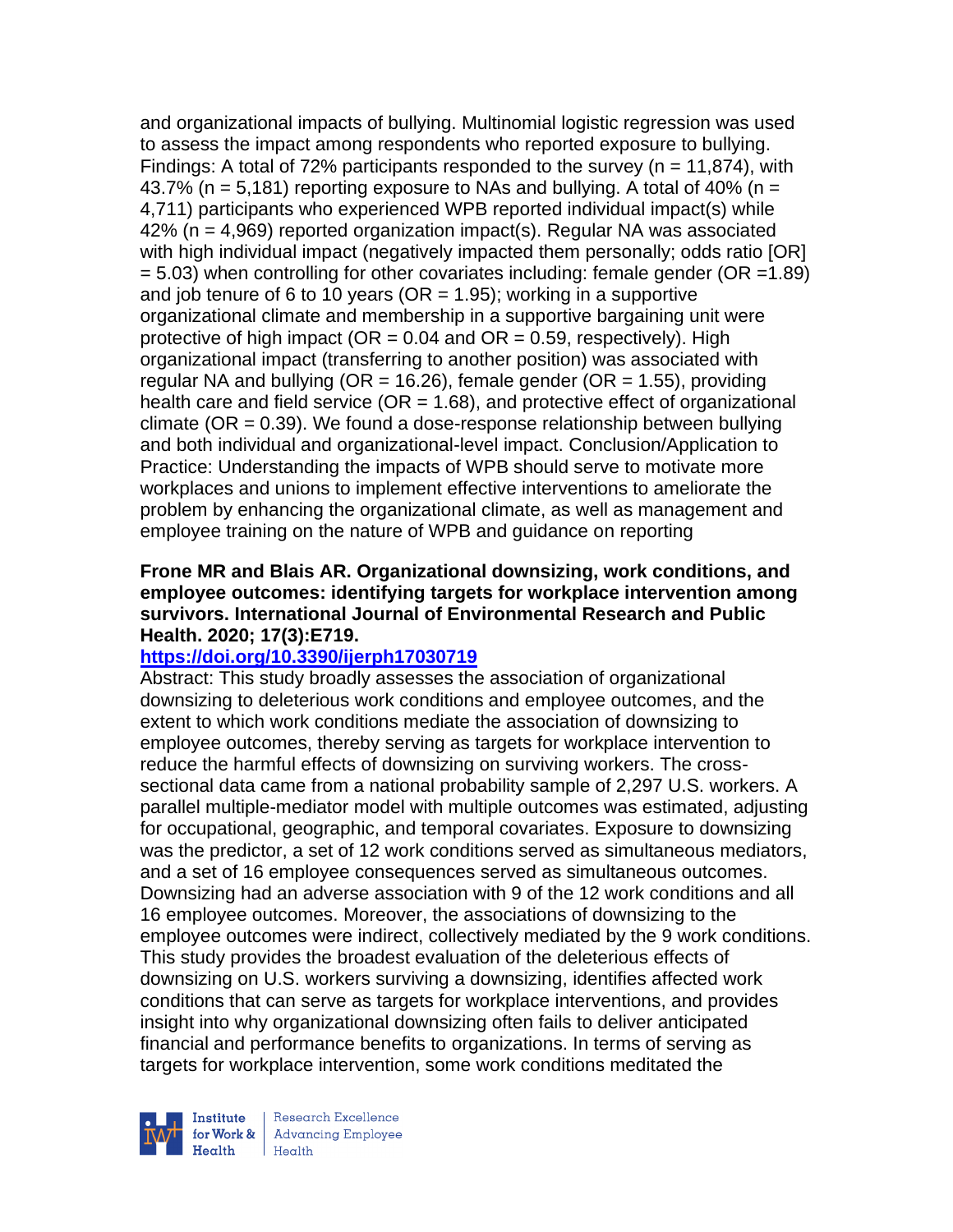associations of downsizing to a broad set of employee outcomes, whereas other work conditions were specific to certain outcomes. The broad mediators should be targets of any intervention aimed at reducing the adverse effects of downsizing, with additional workplace targets depending on the class of outcome to be addressed by the intervention

### **Gilbert-Ouimet M, Brisson C, and Vezina M. Psychosocial work stressors, high family responsibilities, and psychological distress among women: a 5 year prospective study. American Journal of Industrial Medicine. 2020; 63(2):170-179.**

# **<https://doi.org/10.1002/ajim.23070>**

Abstract: BACKGROUND: Psychological distress is a strong and independent predictor of major depression. Assuming multiple roles (such as being both a mother and an employee) under stressful conditions may lead to psychological distress. This study evaluated, for the first time, the longitudinal effect of the simultaneous exposure to psychosocial work stressors and high family responsibilities on women's psychological distress. METHODS: Women were assessed at baseline  $(N = 1307)$  and at 3- and 5-year follow-ups. Psychosocial work stressors of the demand-control and effort-reward imbalance models were measured with validated questionnaires. Family responsibilities were also selfreported and referred to the number of children and their age(s) as well as housework and childcare. Psychological distress was measured with the validated Psychiatric Symptoms Index questionnaire. Prevalence ratios (PR) of psychological distress were modeled with log-binomial regressions. RESULTS: Having high family responsibilities did not increase women's prevalence of psychological distress. However, being exposed to either job strain or effortreward imbalance led to a higher prevalence of psychological distress at the 3 and 5-year follow-ups (PR of 1.25-1.62). Being simultaneous exposed to these psychosocial work stressors and high family responsibilities also increased the prevalence of psychological distress (PR of 1.44-1.87), but no interactions were observed between stressors and responsibilities. CONCLUSIONS: In this 5-year prospective study, simultaneous exposure to psychosocial work stressors and high family responsibilities increased the prevalence of psychological distress among women. Work stressors were, however, driving most of the effect, which reinforces their importance as modifiable risk factors of women's mental health problems

**Lee S, Yoon JH, Kang YJ, Kim T, Koo JW, and Kang MY. Effect of socioeconomic factors on the relationship between musculoskeletal pain and ill-health retirement in Korea: results from the Korean longitudinal study of aging. Journal of Occupational & Environmental Medicine. 2020; 62(2):e27-e32.** 

### **<https://doi.org/10.1097/JOM.0000000000001786>**

Abstract: OBJECTIVE: To investigate the relationship between musculoskeletal pain (MSP) and ill-health retirement (IHR) and modifying role of socioeconomic

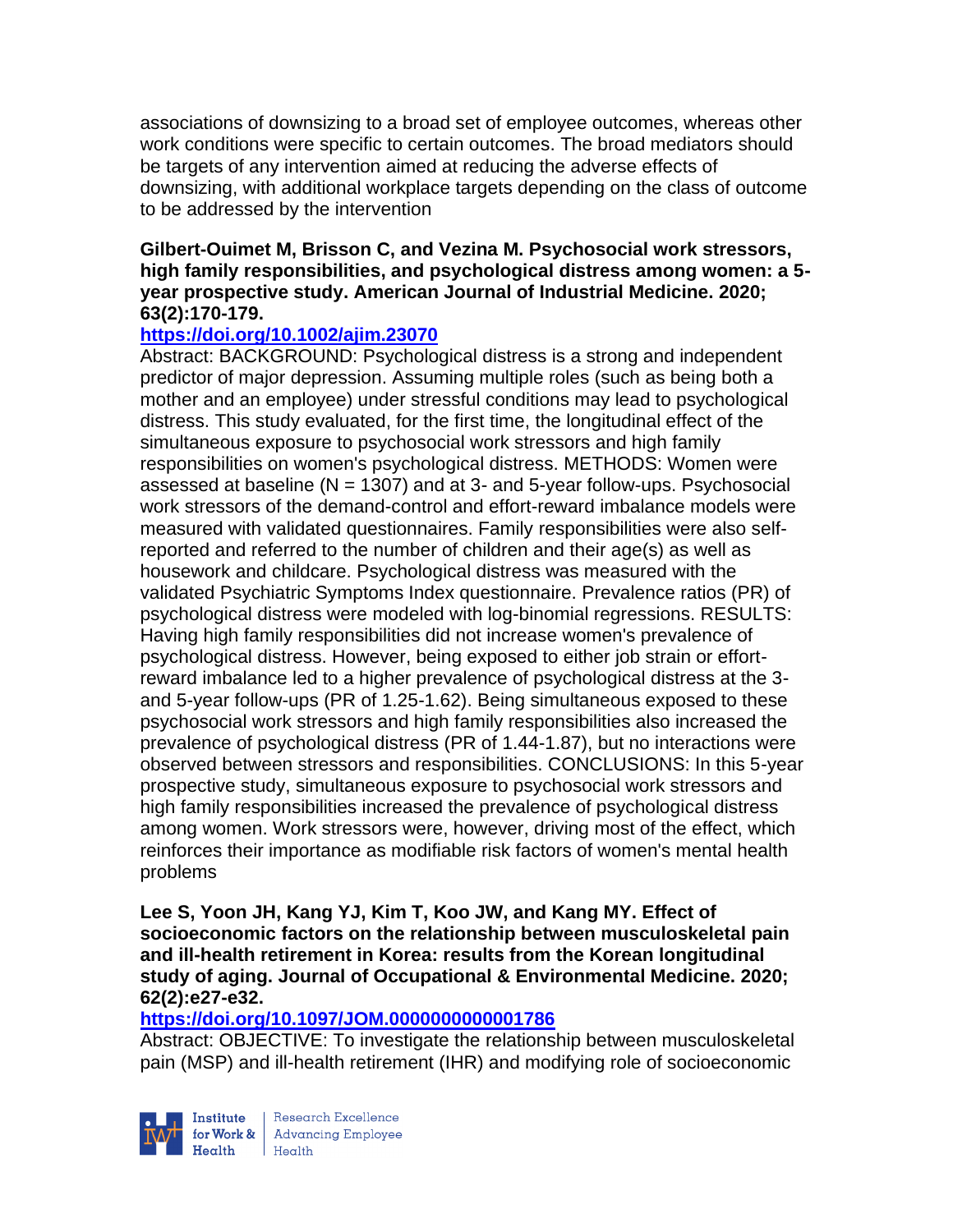factors. METHODS: The data used were samples from the Korean Longitudinal Study of Aging from 2006 to 2014. IHR was defined as retirement due to health problems before regular retirement age. Hazard ratio (HR) was calculated using Cox proportional hazards model to determine the effects of MSP and covariance on IHR. RESULTS: People who have "any site of pain" were more likely to experience IHR than people with no pain. In the subgroup analysis, risk of IHR due to MSP was higher in the 60s, white-collar, and high-income earners than the other groups. CONCLUSIONS: MSP has a substantial negative impact on labor force participation, and there was a clear effect modification of socioeconomic status on IHR risk

### **Lehnert M, Behrens T, Tulowietzki J, Guldner K, Bruning T, and Taeger D. Cancer in glass workers: a systematic review and meta-analysis. International Archives of Occupational & Environmental Health. 2020; 93(1):1-10.**

# **<https://doi.org/10.1007/s00420-019-01460-1>**

Abstract: PURPOSE: Due to a potential exposure to several definite or probable carcinogens, the IARC classified manufacturing of art glass, glass containers, and pressed ware as probably carcinogenic to humans in 1993 (Group 2A). Purpose of this study was to update the evidence from recently published scientific reports. METHODS: We searched for peer-reviewed articles published between 1993 and 2018 and combined result in terms of a meta-analysis. Overall, we considered twelve articles for a meta-analytic approach published after 1992. RESULTS: From a meta-analysis we derived a standardized incidence ratio (mSIR) and a standardized mortality ratio (mSMR) for lung cancer in men of 1.25 (95% CI 0.97-1.59) and 1.41 (95% CI 1.11-1.77), respectively. The estimated odds ratio (mOR) from five case-control studies was 1.25 (95% CI 0.90-1.73). Associated with an employment in glass factories, the estimated mSMR for larynx cancer was 2.38 (95% CI 1.23-4.16) based on two cohort studies; the mOR from four case-control studies was 1.35 (95% CI 0.73-2.52). Reports on elevated cancer risks at other sites were not consistent. CONCLUSIONS: Only few studies assessed cancer risk solely in glass workers. Gained evidence from more recent reports supports the IARC rating from 1993. Our combined results add limited evidence to a moderately elevated risk for cancer of the airways

# **McMichael BJ, Van Horn RL, and Viscusi WK. The impact of cannabis access laws on opioid prescribing. Journal of Health Economics. 2020; 69:102273.**

### **<https://doi.org/10.1016/j.jhealeco.2019.102273>**

Abstract: While recent research has shown that cannabis access laws can reduce the use of prescription opioids, the effect of these laws on opioid use is not well understood for all dimensions of use and for the general United States population. Analyzing a dataset of over 1.5 billion individual opioid prescriptions between 2011 and 2018, which were aggregated to the individual provider-year



| Research Excellence Finantium Research Excellence<br>
Finantium Research Employee<br>
Realth Health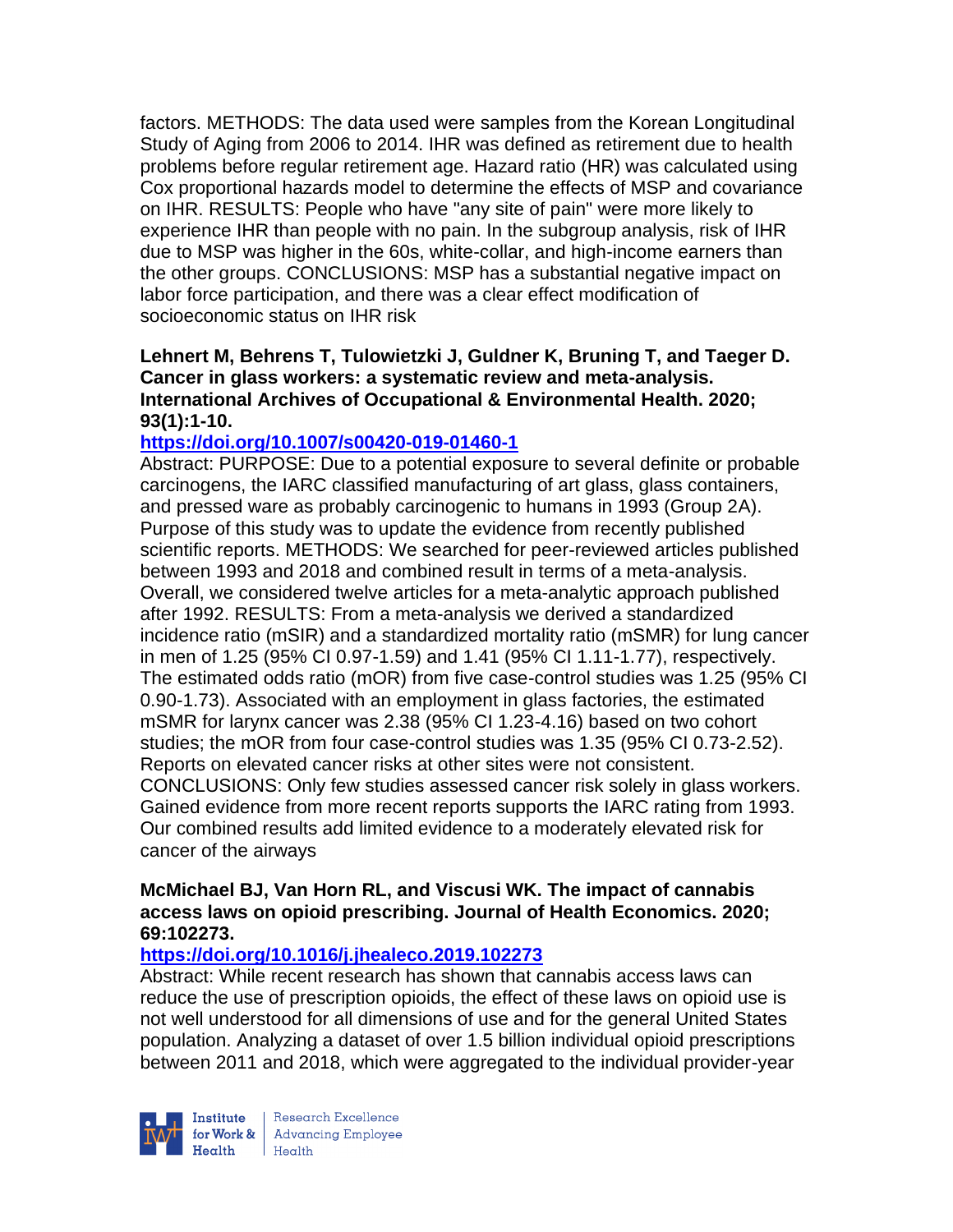level, we find that recreational and medical cannabis access laws reduce the number of morphine milligram equivalents prescribed each year by 11.8 and 4.2 percent, respectively. These laws also reduce the total days' supply of opioids prescribed, the total number of patients receiving opioids, and the probability a provider prescribes any opioids net of any offsetting effects. Additionally, we find consistent evidence that cannabis access laws have different effects across types of providers, physician specialties, and payers

#### **Mishima M, Adachi H, and Mishima C. Number of previous absences is a predictor of sustained attendance after return-to-work in workers with absence due to common mental disorders: a cohort 3-year study. Journal of Occupational & Environmental Medicine. 2020; 62(2):108-112. <https://doi.org/10.1097/JOM.0000000000001763>**

Abstract: OBJECTIVE: This study evaluated the relationship of the number of previous episodes due to common mental disorders (CMDs) with long-term outcomes and sustainability of attendance after return-to-work (RTW). METHODS: Participants were assigned to the following three groups: workers having one (Group 1), two (Group 2), and three or more (Group 3) previous episodes. Outcomes were a recurrent absence and the sustainability rate of attendance after RTW. RESULTS: The sustainability rate in Group 1 was significantly higher than that in Group 3 throughout the observation period. The sustainability rates for Group 2 were significantly higher than for Group 3 at 30 and 36 months. CONCLUSIONS: The number of previous episodes was shown to affect sustainability of attendance after RTW due to CMDs, indicating that repeated previous absences are a significant prognostic factor

#### **Page MJ, McKenzie JE, Bossuyt PM, Boutron I, Hoffmann T, Mulrow CD, et al. Mapping of reporting guidance for systematic reviews and metaanalyses generated a comprehensive item bank for future reporting guidelines. Journal of Clinical Epidemiology. 2020; 118:60-68. <https://doi.org/10.1016/j.jclinepi.2019.11.010>**

Abstract: OBJECTIVES: The aim of the study was to generate a comprehensive bank of systematic review (SR) reporting items to inform an update of the Preferred Reporting Items for Systematic reviews and Meta-Analyses (PRISMA) 2009 statement. METHODS: We searched the Enhancing the QUAlity and Transparency Of health Research Network library in May 2019 to identify all reporting guidelines for SRs that were published after 2009, regardless of the scope of the guideline. We also conducted a selective review of four guidance manuals for SRs, three tools for assessing the risk of bias in SRs, six metaresearch studies evaluating the reporting quality of SRs using a tailored checklist, and five reporting guidelines for other study designs. One author screened and selected sources for inclusion, extracted reporting guidance from sources, and mapped guidance against the PRISMA 2009 checklist items. RESULTS: We included 60 sources providing guidance on reporting of SRs and meta-analyses. From these, we collated a list of 221 unique reporting items. Items were



Research Excellence for Work & | Advancing Employee  $H_{\text{eath}}$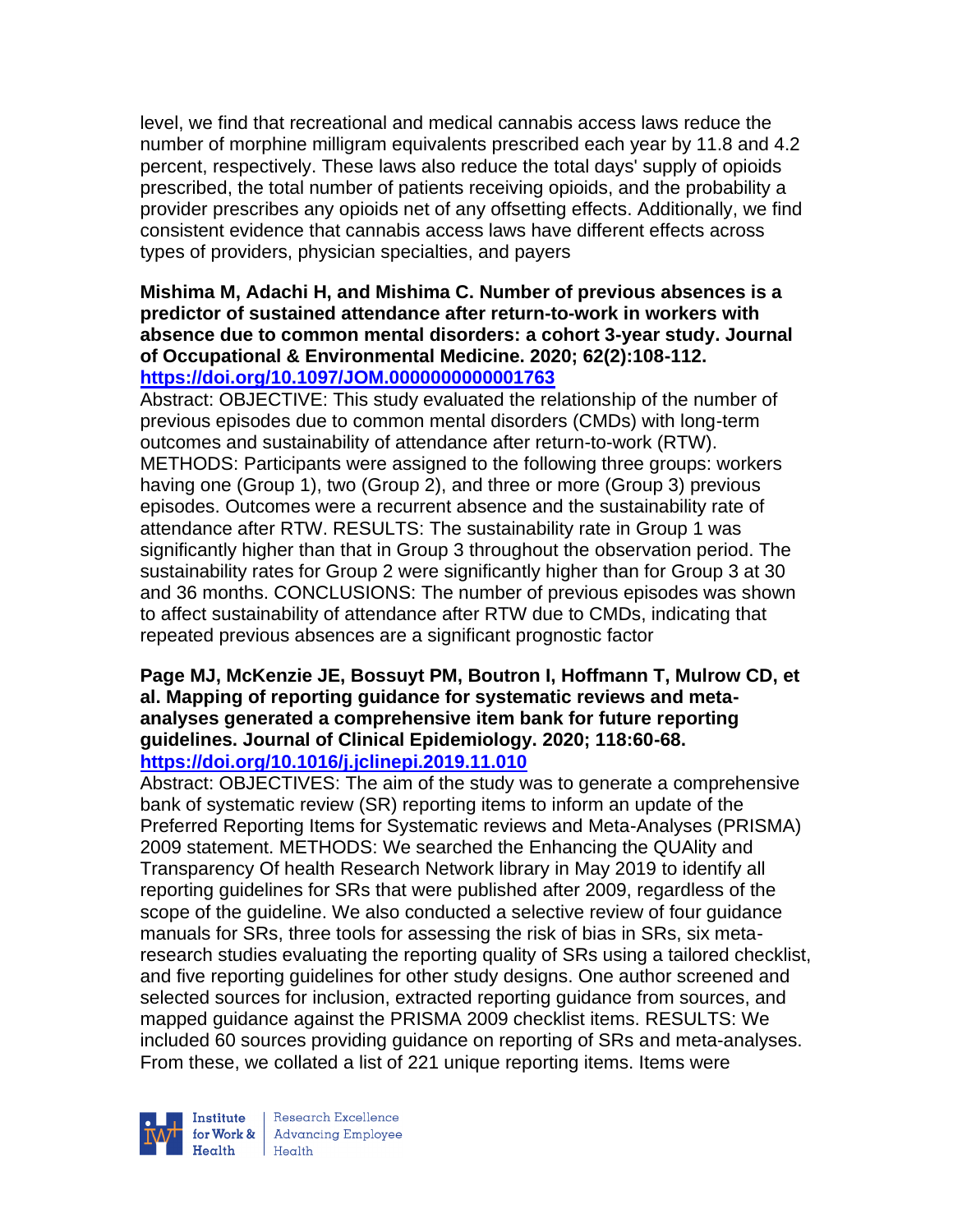categorized into title (four items), abstract (10 items), introduction (12 items), methods (111 items), results (61 items), discussion (12 items), funding and conflicts of interest (four items), administrative information (three items), and data availability (four items). This exercise generated 175 reporting items that could be added to the guidance in the PRISMA 2009 statement. CONCLUSION: Generation of a comprehensive item bank through review and mapping of the literature facilitates identification of missing items and those needing modification, which may not otherwise be identified by the guideline development team or from other activities commonly used to develop reporting guidelines

### **Ropponen A, Gemes K, Frumento P, Almondo G, Bottai M, Friberg E, et al. Predicting the duration of sickness absence spells due to back pain: a population-based study from Sweden. Occupational & Environmental Medicine. 2020; 77(2):115-121.**

**<https://doi.org/10.1136/oemed-2019-106129> [open access]** Abstract: OBJECTIVES: We aimed to develop and validate a prediction model for the duration of sickness absence (SA) spells due to back pain (International Statistical Classification of Diseases and Related Health Problems 10th Revision: M54), using Swedish nationwide register microdata. METHODS: Information on all new SA spells >14 days from 1 January 2010 to 30 June 2012 and on possible predictors were obtained. The duration of SA was predicted by using piecewise constant hazard models. Nine predictors were selected for the final model based on a priori decision and log-likelihood loss. The final model was estimated in a random sample of 70% of the SA spells and later validated in the remaining 30%. RESULTS: Overall, 64 048 SA spells due to back pain were identified during the 2.5 years; 74% lasted </=90 days, and 9% >365 days. The predictors included in the final model were age, sex, geographical region, employment status, multimorbidity, SA extent at the start of the spell, initiation of SA spell in primary healthcare and number of SA days and specialised outpatient healthcare visits from the preceding year. The overall c-statistic (0.547, 95% CI 0.542 to 0.552) suggested a low discriminatory capacity at the individual level. The c-statistic was 0.643 (95% CI 0.634 to 0.652) to predict >90 days spells, 0.686 (95% CI 0.676 to 0.697) to predict >180 spells and 0.753 (95% CI 0.740 to 0.766) to predict >365 days spells. CONCLUSIONS: The model discriminates SA spells >365 days from shorter SA spells with good discriminatory accuracy

#### **Rosenman K, Reilly MJ, Pechter E, Fitzsimmons K, Flattery J, Weinberg J, et al. Cleaning products and work-related asthma, 10 year update. Journal of Occupational & Environmental Medicine. 2020; 62(2):130-137. <https://doi.org/10.1097/JOM.0000000000001771>**

Abstract: OBJECTIVE: To describe the frequency of work-related asthma (WRA) and characteristics of individuals with exposure to cleaning products 1998 to 2012, compared with 1993 to 1997. METHODS: Cases of WRA from products used for cleaning or disinfecting surfaces were identified from California, Massachusetts, Michigan (1998 to 2012), New Jersey (1998 to 2011), and New



Research Excellence for Work & | Advancing Employee Health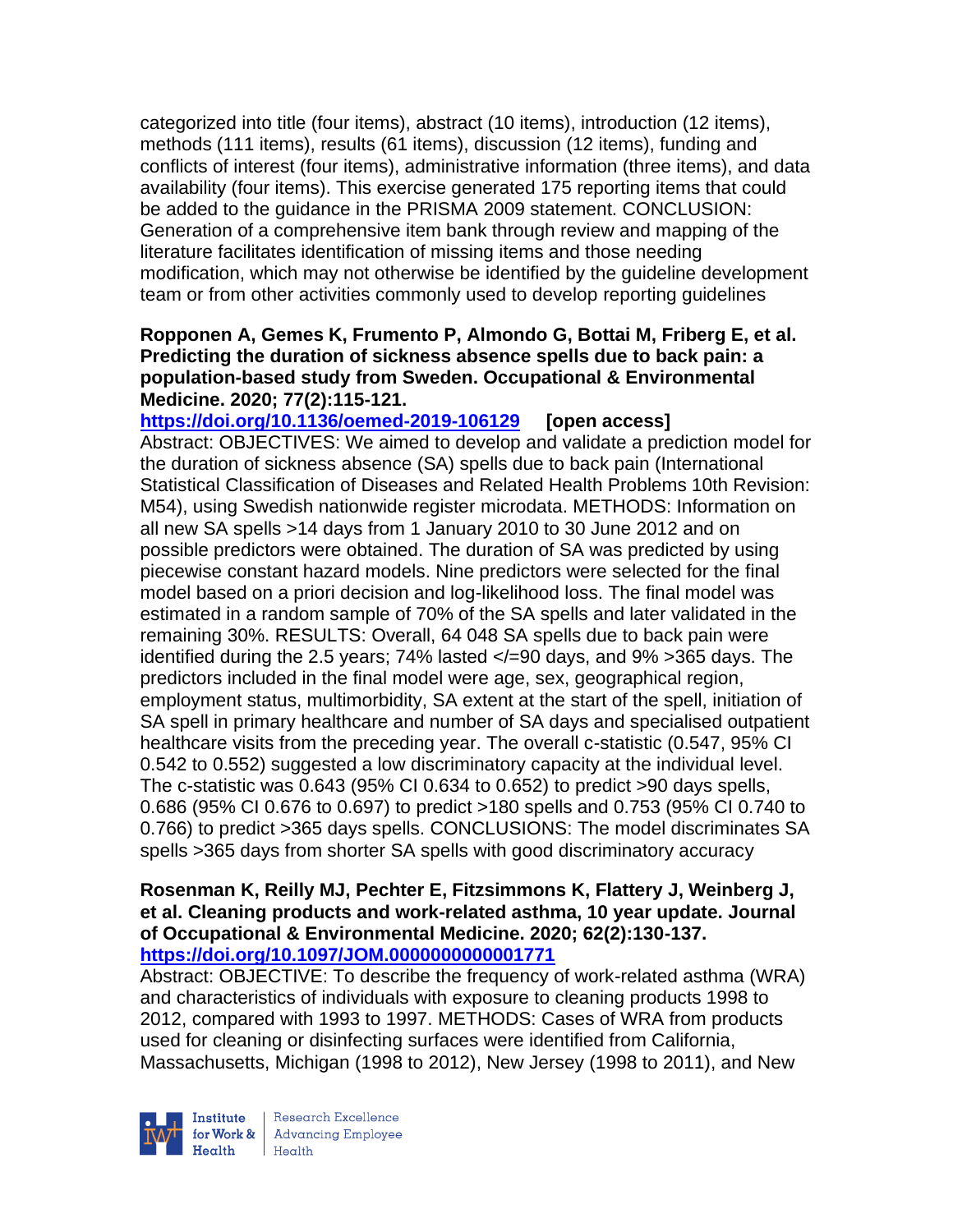York (2009 to 2012). RESULTS: There were 1199 (12.4%) cleaning product cases among all 9667 WRA cases; 77.8% women, 62.1% white non-Hispanic, and average age of 43 years. The highest percentages worked in healthcare (41.1%), and were building cleaners (20.3%), or registered nurses (14.1%). CONCLUSIONS: The percentage of WRA cases from exposure to cleaning products from 1998 to 2012 was unchanged from 1993 to 1997 indicating that continued and additional prevention efforts are needed to reduce unnecessary use, identify safer products, and implement safer work processes

#### **Saraei M, Najafi A, and Heidarbagi E. Risk factors for obstructive sleep apnea among train drivers. Work. 2020; 65(1):121-125. <https://doi.org/10.3233/WOR-193064>**

Abstract: BACKGROUND: The screening of risk factors for sleep apnea among drivers with safety-sensitive jobs is considered as an issue of utmost importance in a safe transportation system. OBJECTIVE: This study was conducted to assess the risk factors of sleep apnea among locomotive drivers. METHODS: The present research is a cross-sectional study conducted in Baharloo Hospital, Tehran University of Medical Sciences, Iran. The study population included 281 locomotive drivers referred for their annual physical examination. Demographic characteristics, Epworth Sleepiness Scale (ESS), blood pressure, body mass index (BMI), neck circumference, and laboratory measurements including fasting blood sugar (FBS), cholesterol, high density lipoprotein, and low-density lipoprotein were recorded for each participant. Blood pressure >/=140/90 mmHg, history of drug use, BMI > 35 kg/m2, age >50 years, and neck circumference >40 cm were defined as risk factors for obstructive sleep apnea (OSA-RFs). RESULTS: All participants were male with a mean age of 43+/-10 years. The mean BMI was 26.9+/-3.9 kg/m2. Also, the mean FBS and Total cholesterol of participants was 96.9+/-24.9 and 181.7+/-41.8, respectively. Among participants, 166 (59.9%) drivers had two or more risk factors of obstructive sleep apnea (OSA-RFs) CONCLUSIONS: The findings of this study indicated a high prevalence of obstructive sleep apnea among locomotive drivers. Therefore, further research is warranted to re-evaluate the current screening regulations of diagnosing sleep apnea among locomotive drivers

# **Sejbaek CS, Pedersen J, Schlunssen V, Begtrup LM, Juhl M, Bonde JP, et al. The influence of multiple occupational exposures on absence from work in pregnancy: a prospective cohort study. Scandinavian Journal of Work, Environment & Health. 2020; 46(1):60-68.**

# **<https://doi.org/10.5271/sjweh.3840>**

Abstract: Objectives Many women experience absence periods from work during pregnancy. Several single risk factors for absence are identified, whereas the impact of multiple concurrent exposures has been sparsely studied. We hypothesized that the presence of multiple occupational exposures would be associated with an increased risk of absence from work during pregnancy. Methods We included women from the Danish National Birth Cohort (1996-



Research Excellence for Work & | Advancing Employee Health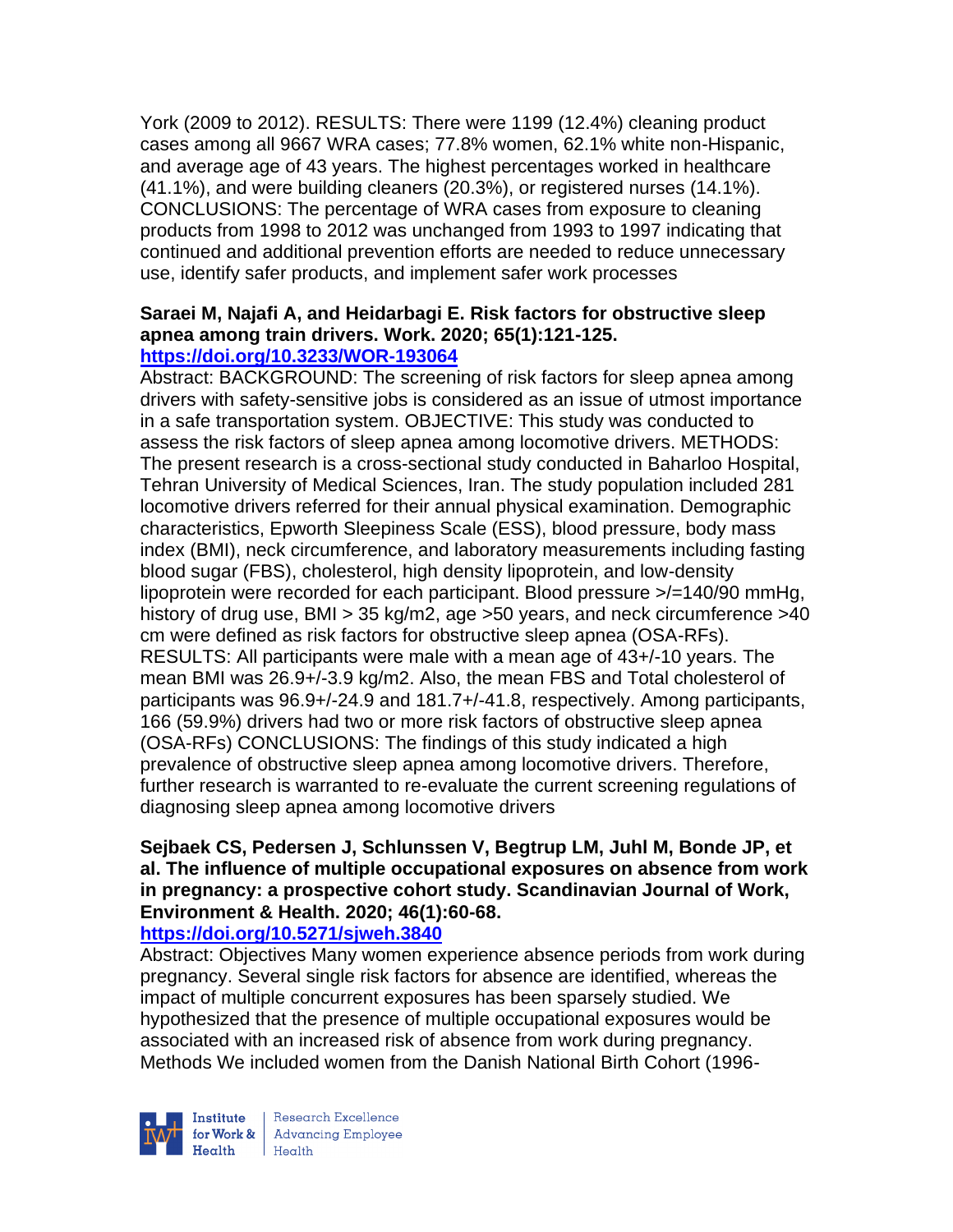2002), pregnant with one child and working >/=30 hours/week at interview (mean gestational week 17 (standard deviation 4.0); N=50 142). Information about five occupational exposures (job demands, job control, work posture, work shift, lifting) were retrieved from the interview, each assigned values of 0/1, and summed into an index (0-5). The woman's first absence from work (both regular and related to pregnancy) after the interview was available from a nationwide administrative register. We analyzed data with Cox regression using gestational age as the underlying time-variable. Results Few women experienced none of the occupational exposures (3.6%) and most experienced two exposures (34.7%). Only 24.3% of the women were absent from work before gestational week 31. The number of occupational exposures was associated with an increasing risk of absence. The adjusted hazard ratio for absence increased from 1.3 [95% confidence interval (CI) 1.1-1.5] for one exposure to 2.9 (95% CI 2.5- 3.3) for four to five exposures compared to no occupational exposure. Conclusion The higher the number of potentially adverse occupational exposures pregnant women experienced, the higher the risk for absence from work during pregnancy

**Stephenson A, McDonough SM, Murphy MH, Nugent CD, Wilson IM, and Mair JL. Exploring the views of desk-based office workers and their employers' beliefs regarding strategies to reduce occupational sitting time, with an emphasis on technology-supported approaches. Journal of Occupational & Environmental Medicine. 2020; 62(2):149-155. <https://doi.org/10.1097/JOM.0000000000001777>** 

Abstract: OBJECTIVE: Employee and employer views regarding how technologysupported strategies can best meet their needs to reduce occupational sitting are not well known. This study explored target user and key stakeholder beliefs regarding strategies to reduce occupational sitting focusing on technologysupported approaches. METHODS: Nine focus groups and two interviews (employees,  $n = 27$ ; employers,  $n = 19$ ; board members,  $n = 2$ ) were conducted, transcribed, and analyzed thematically. RESULTS: The main barrier to reducing sitting was job-related tasks taking primary priority. Intervention designers should consider individual preferences, environmental factors, judgmental culture, productivity concerns, and staff knowledge. Technology-supported strategies such as smartphone applications, computer software, wearables, and emails were deemed to be useful tools to provide prompts and allow behavioral selfmonitoring in an easily individualized manner. CONCLUSIONS: Technologysupported strategies were seen to be valuable approaches and might fruitfully be incorporated into future interventions to reduce sitting time

**Theurel J and Desbrosses K. Occupational exoskeletons: overview of their benefits and limitations in preventing work-related musculoskeletal disorders. IISE Transactions on Occupational Ergonomics and Human Factors. 2019; 7(3-4):264-280.** 

**<https://doi.org/10.1080/24725838.2019.1638331> [open access]**



Research Excellence for Work & | Advancing Employee Health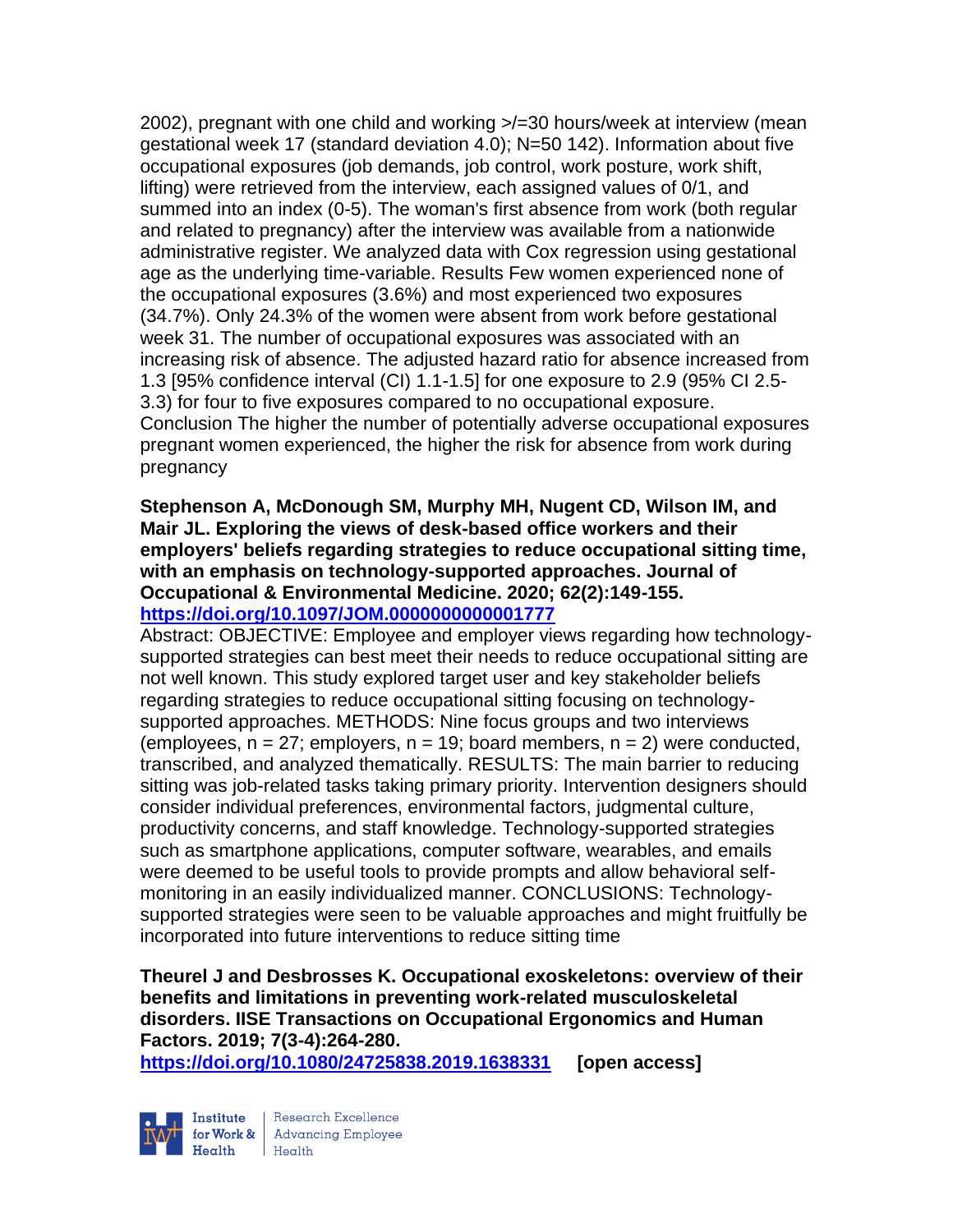Abstract: To address the prevalence of work-related MSDs in physically demanding tasks, research is now focusing on new approaches, such as the use of exoskeletons. Purpose: Based on the available evidence underlying the claimed efficiency of occupational exoskeletons in reducing biomechanical strains at work, the aim of this paper is to relate the claimed effectiveness of exoskeletons at reducing muscle demand to the pathophysiological mechanisms underlying MSDs. A further aim is to analyze the literature to highlight the main deficiencies in current knowledge, in order to guide the research necessary to develop future generations of exoskeletons. Methods: A narrative review was completed, based on an electronic literature search, considering occupational applications of exoskeletons from January 1980 to January 2019. Results: Thirty articles, each of which evaluated the effects of occupational exoskeletons on physical workload, were considered relevant to discuss with respect to the pathophysiological origins of MSDs. We found 22 studies that were directly related to back-assistive exoskeletons. Studies mainly focused on back muscle activity, but additional factors contributing to low back pain were also considered (muscle fatigue, spine loading, perceived pain, and posture). Eight papers were directly related to upper-limb exoskeletons. Conclusions: Within the scope of the specific task for which exoskeleton use has been designed, exoskeletons have been found to have clear potential in limiting local muscular demands. However, the current state of knowledge does not support an unreserved endorsement for using these technologies for MSDs prevention. Additional research is needed to better understand posture and movement control mechanisms, when the postural and/or upper limb muscular chains are assisted. The impacts of movement assistance on neuromuscular coordination and joints kinematics also need to be clarified. Several other questions remain to be examined, in particular related to the occurrence of muscle fatigue and chronic adaptations.

#### **Wijnen BFM, Lokkerbol J, Boot C, Havermans BM, van der Beek AJ, and Smit F. Implementing interventions to reduce work-related stress among health-care workers: an investment appraisal from the employer's perspective. International Archives of Occupational & Environmental Health. 2020; 93(1):123-132.**

### **<https://doi.org/10.1007/s00420-019-01471-y> [open access]**

Abstract: PURPOSE: The Stress-Prevention@Work implementation strategy has been demonstrated to be successful in reducing stress in employees. Now, we assess the economic return-on-investment to see if it would make for a favourable business case for employers. METHODS: Data were collected from 303 health-care workers assigned to either a waitlisted control condition (142 employees in 15 teams) or to Stress-Prevention@Work (161 employees in 15 teams). Main outcome was productivity losses measured using the Trimbos and iMTA Cost questionnaire in Psychiatry. Measurements were taken at baseline, 6, and 12 months post-baseline. RESULTS: The per-employee costs of the strategy were euro50. Net monetary benefits were the benefits (i.e., improved productivity) minus the costs (i.e., intervention costs) and were the main outcome



Research Excellence for Work & | Advancing Employee  $H_{\text{each}}$